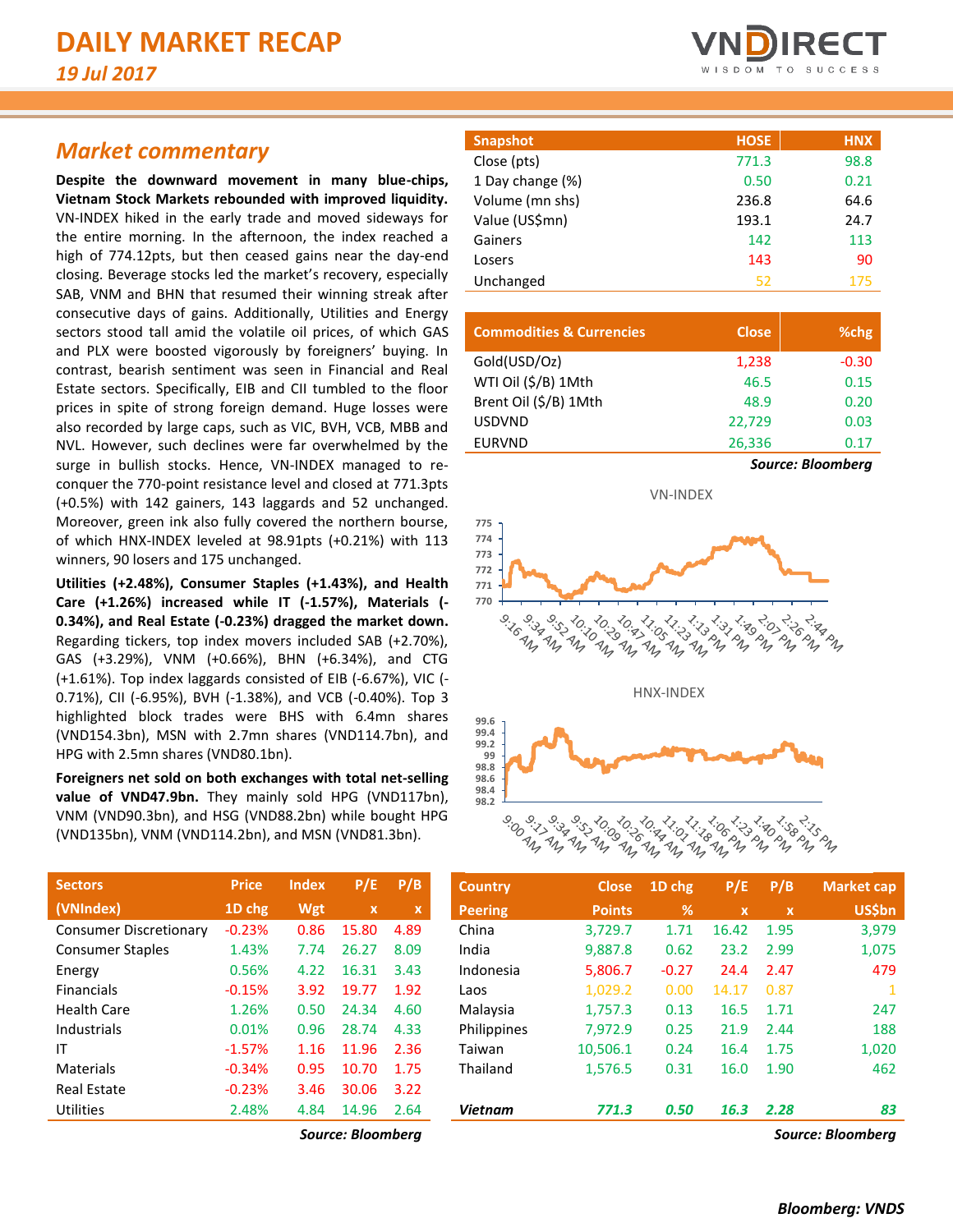

#### **Market News**

**Oil was steady amid mixed signals on US crude inventories, with industry data showing supplies increased last week while government statistics were expected to indicate a decline.** Futures were little changed in New York after adding 0.8% on Tuesday. US inventories rose by 1.63mn barrels last week, according to people familiar with the API data. That contrasts with a Bloomberg survey before an Energy Information Administration report Wednesday that forecasts a 3.5mn-barrel decline, which would be the 13th drop in 15 weeks. *(Bloomberg)*

**Vietnam Treasury sold VND1trl of 20-year bonds at 6.02%, VND1trl of 5-year bonds at 4.48% and VND1trl of 15-year bonds at 5.75% on Jul 19,** according to Hanoi Stock Exchange. For further information, State Treasury has sold total of VND135trl of bonds as of Jul 12. *(Bloomberg)*

**Vietnam's GDP growth may quicken to 6.4% in 2H2017.** Vietnam's economic growth could expand more if government convinces businesses and investors it can reduce risks from fast credit growth, according to MarketIntello, a Hanoi-based market research company. The government's plan to boost GDP by increasing crude output by 1mn tons is challenging with oil prices below US\$50 a barrel in global markets. Government plans to boost total investment in economy to 35% of GDP, signaling central bank will consider easing monetary policies further. Central bank's recent policy rate cuts may quicken inflation while higher foreign investment inflow and central bank's daily currency rate intervention help keeping dong stable. *(Bloomberg)*

### **Corporate News**

**Vicostone JSC (VCS VN) – 1H2017 business results:** In 2Q, VCS generated VND1.078trl in net revenue (+45.8% YoY) and VND321.3bn in gross profit (+43.3% YoY). Meanwhile, financial revenue jumped to VND26.9bn (vs. VND933mn in 2Q2016's) mainly thanks to the transfer of the capital contribution in Vietnam Stone Work - Top Fabrication JSC whereas financial expenses saw a decline of 18.8% YoY to VND11.1bn. On the other hand, selling expenses rose to VND24.9bn (+49.5% YoY) while admin expenses were quite unchanged compared to 2Q2016. Notably, the company reported a negative figure of VND99bn in corporate income tax, which was determined after the company recalculated corporate tax in 2015 and 2016 based on the Factory No. 2 Project's recorded income. Therefore, EAT surged to VND398.8bn (+160% YoY). For 1H, the company realized net revenue and EAT of VND2.22trl (+52.7% YoY) and VND577.58bn (+95.1% YoY), respectively. *(Vicostone.com)*

**Phu Nhuan Jewelry JSC (PNJ VN) – dividend payment:** Aug 16 and Aug 17 will be the ex-date and record date, correspondingly, for receiving the first 2017 cash dividend of VND1,000/share. The payment will occur on Sep 08. *(Hsx.vn)*

**Phu Tai Corporation (PTB VN) – 1H2017 consolidated business results and 2H2017 consolidated business plan:** In 1H, PTB generated VND1.954trl in revenue (+10% YoY) and VND175.8bn in EBT (+29% YoY). Moreover, PTB sets its 2H2017 targets with revenue and EBT at VND2.396trl and VND248.19bn, respectively. *(Hsx.vn)*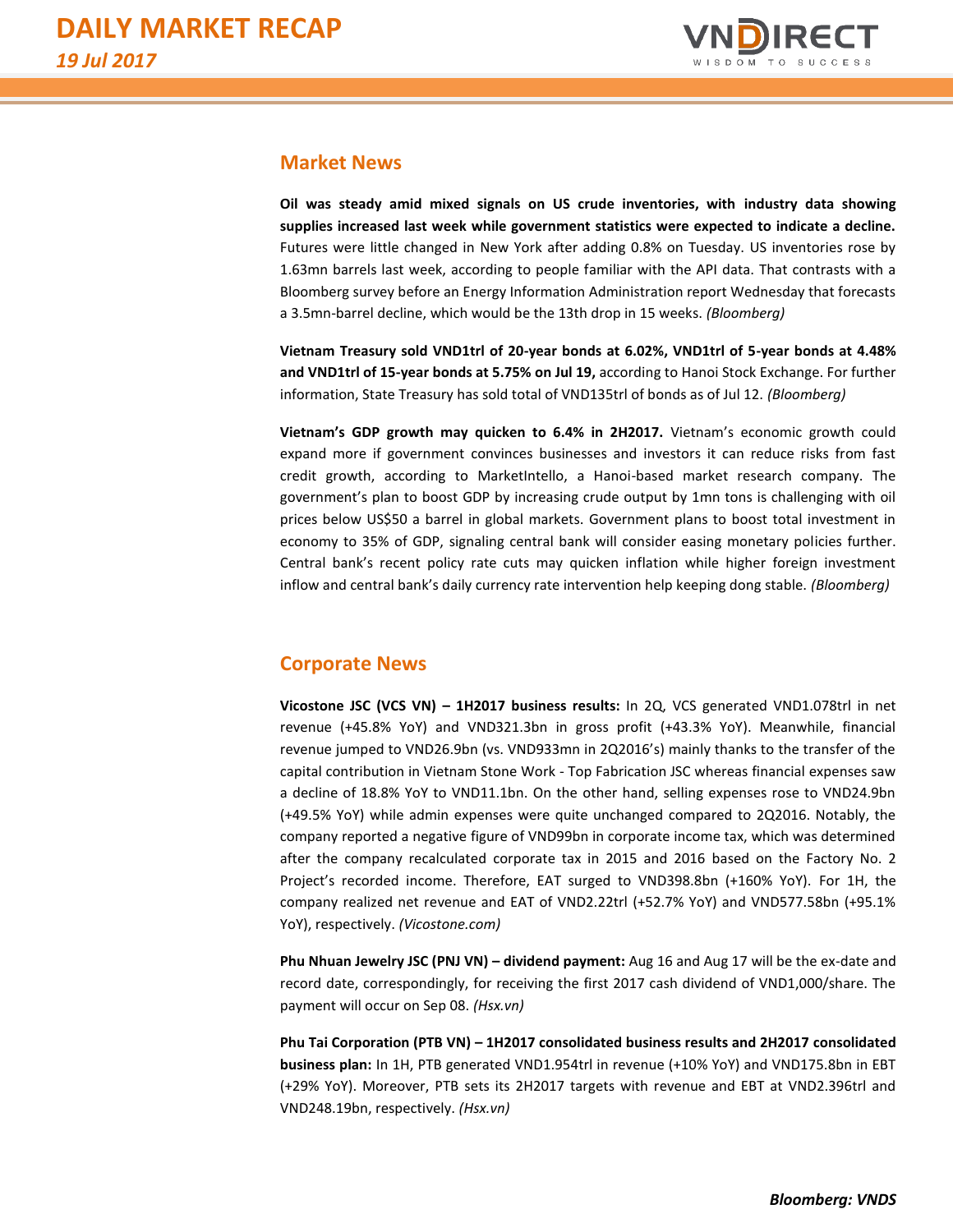

**Viet Capital Securities JSC (VCI VN) - private placement, ESOP shares, and shareholder's activity:** VCI privately issued 14.8mn shares at the price of VND48,000/share to 5 individuals, including Mr. Luu Cong Toai (1.5mn shares), Mr. Tran Thanh Tan (1.5mn shares), Ms. Vo Thi Anh Quan (5.5mn shares), Mrs. Truong Nguyen Thien Kim - CEO To Hai's wife (5mn shares), and Mr. Nguyen Phan Minh Khoi (1.3mn shares). After the transactions, they raised their stakes to 1.25%, 1.25%, 4.58%, 4.19%, and 3.87%, respectively. Besides, VCI issued 2mn ESOP shares at the price of VND15,000/share to 167 employees. The ESOP shares are expected to be available for trading on Jul 14, 2018 as they are subject to 1-year transfer restriction. For further information, Wareham Group Limited purchased 1.02mn VCI shares on Jul 12, thereby raising the stake of the group of foreign investors and affiliates from 5.555mn shares (5.37%) to 6.575mn shares (6.36%). *(Hsx.vn & Cafef.vn)*

**Vietnam National Petroleum Group (PLX VN) – key personnel changes:** The BoD has approved the appointment of Mr. Dao Nam Hai as the new Vice CEO starting Oct 01 for the 2017-2022 tenure. Notably, Mr. Hai is the representative of PLX's capital contribution in PJICO Insurance Corporation (PGI VN) as well as the CEO in PGI. *(Hsx.vn)*

**Imexpharm Corporation (IMP VN) – 1H2017 business results:** In 2Q, IMP posted net revenue at VND275.8bn (+16.7% YoY) and gross profit at VND121.4bn (+26% YoY). Financial revenue surged to VND9.5bn (+154% YoY). Moreover, all expenses increased noticeably, such as 58.7% YoY to VND21.6bn in admin expenses, 21.6% YoY to VND3.7bn in financial expenses, and 6.9% YoY to VND62.9bn in selling expenses. At the end, EAT hiked to VND33.9bn (+74.8% YoY). For 1H, IMP's net revenue and EAT hit VND500.15bn (+16.6% YoY) and VND59.8bn (+47.2% YoY), respectively. *(Vietstock.vn)*

**NBB Investment Corporation (NBB VN) - shareholders' activities:** Chairman cum CEO Doan Tuong Trieu and his wife Ms. Nguyen Mau Uyen Thao have registered to transfer 3mn and 1mn rights, respectively, for purchasing NBB shares at the ratio of 2:1 via put-through method from Jul 21 to Jul 24. During the same period, BoD member Nguyen Phi Thuong and Supervisory Board member Nguyen Quynh Huong have also registered to buy 100,000 and 15,000 share purchase rights, correspondingly. *(Vietstock.vn)*

**An Phat Plastic and Green Environment JSC (AAA VN) - warrant exercise:** On Jul 18, AAA issued 585,000 shares to to exercise the second tranche of warrants, increasing the listed shares of the company to 59,249,988 shares. The official trading date for the newly listed shares will be on Jul 28. *(Hsx.vn)*

**Hang Xanh Motors Service JSC (HAX VN) – 1H2017 business results:** According to 2Q2017 financial report, HAX reached VND1.034trl in net revenue (+21.4% YoY) and VND25.7bn in gross profit (+13.4% YoY). Besides, financial expenses, selling expenses and admin expenses surged to VND9bn (+271% YoY), VND20.12bn (+65.9% YoY) and VND10.88bn (+113.4% YoY), respectively. Thus, the company incurred net loss of VND7.2bn (vs. EAT of VND11.1bn in 2Q2016). For 1H, the company posted VND1.814trl in net revenue (+39.6% YoY) and VND19.1bn in EAT (-43.2% YoY). *(Ndh.vn)*

**Hoang Anh Gia Lai Agricultural JSC (HNG VN) – business activity:** HNG's BoD will seek shareholders' written opinion for the company's private placement within August. *(Cafef.vn)*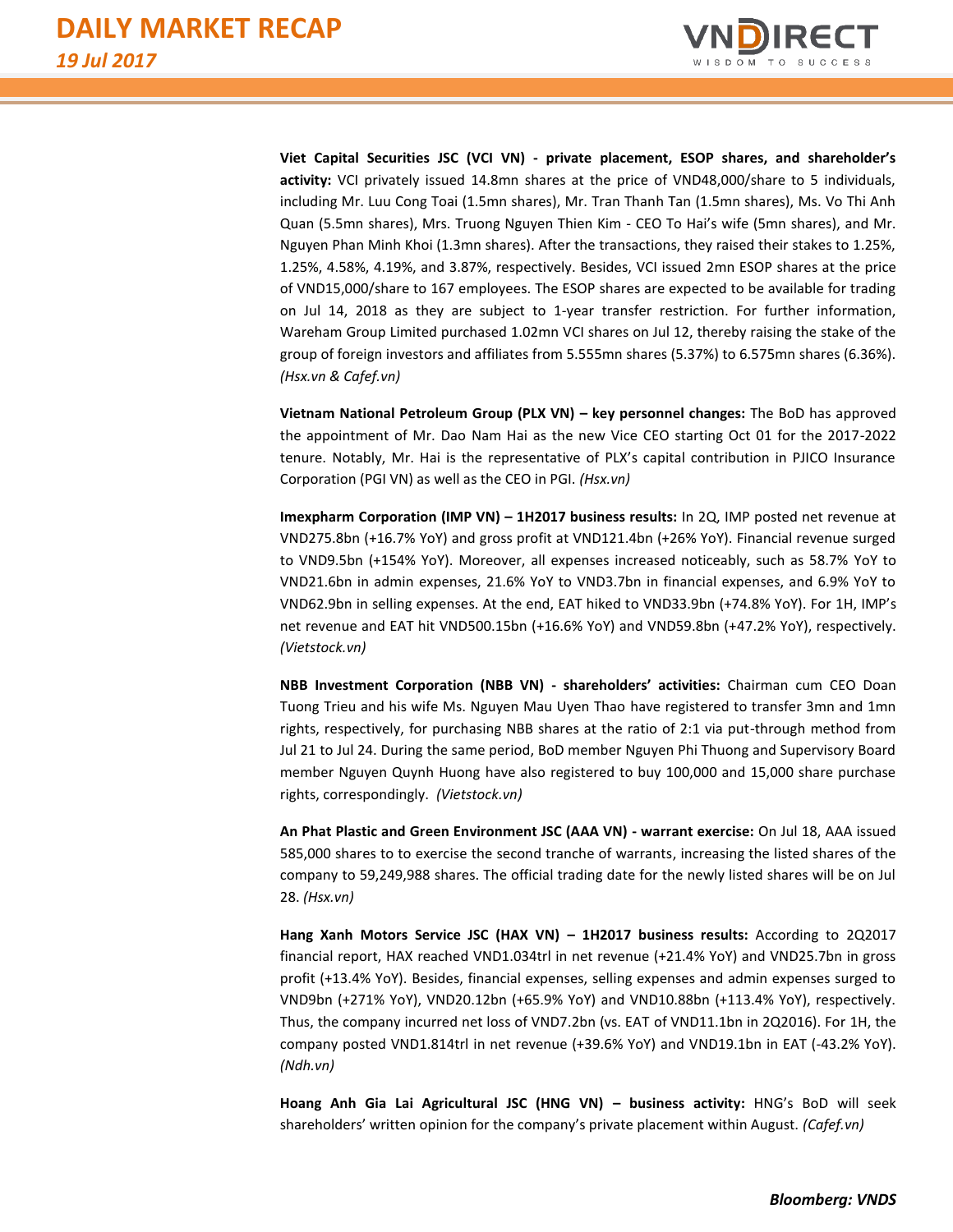

**Ho Chi Minh City Electric Power Trading Investment Corporation (HTE – unlisted) – stock listing:** 23.6mn HTE shares will be officially listed on UPCOM at the initial reference price of VND11,000/share on Jul 24. For further information, in 2016, HTE recorded VND251.8bn in net revenue (+12.44%) and VND20.3bn in EAT (+0.94% YoY). *(Vietstock.vn)*

**Saigon Beer – Alcohol – Beverage Corporation (SAB VN) – shareholder's activity:** Ms. Nguyen Thi Thu Ha, sister of CEO cum BoD member Nguyen Thanh Nam, has registered to sell 5,000 SAB shares out of 6,000 shares owned via order matching method from Jul 21 to Aug 18. *(Hsx.vn)*

**Quang Nam Rubber Investment JSC (VHG VN) – business activity:** VHG's BoD announced the company's divestment to below 35% stake in Quang Nam Rubber Industry JSC. *(Cafef.vn)*

**Agribank Securities JSC (AGR VN) – 1H2017 business results:** In 2Q, despite the impressive growths of 43% YoY to VND10.52bn in revenue from brokerage activities and 88.6% YoY to VND19.61bn in profit from margin lending. AGR only recorded VND41.18bn in total operating revenue (-0.7% YoY) due to the slump of 66.2% YoY to VND5.2bn in interests from Held-To-Maturity investments. In addition, the company recorded a negative figure of VND3.7bn in total operating expenses (vs. the figure of VND270.5bn in 2Q2016). Besides, financial revenue hit VND57.2bn (vs. the loss of VND6bn in 2Q2016) while financial expenses increased to VND390mn (+50.2% YoY). At the end, the firm reported VND33.9bn (vs. the net loss of VND312.7bn in 2Q2016). For 1H, AGR generated VND95.7bn in total operating revenue (+61% YoY) and VND85.9bn in EAT (compared to the net loss of VND424.2bn in 1H2016). *(Vietstock.vn)*

**Bibica JSC (BBC VN) – shareholder's activity:** Vice Chairman cum CEO Truong Phu Chien successfully sold 40,000 BBC shares via order-matching and put-through methods on Jul 13, thereby reducing his stake to 2,000 shares (0.01%). *(Hsx.vn)*

**Phuc Hung Holding Construction JSC (PHC VN) – shareholders' activities:** Chairman Cao Tung Lam and Head of Supervisory Board Nguyen Thi Lan have registered to sell 445,000 and 88,645 PHC share purchase rights, correspondingly, from Jul 20 to Jul 26. Moreover, Mr. Vu Xuan Quyet, Mrs. Lan's husband, has also registered to sell 207,775 share purchase rights over the same period. *(Hnx.vn)*

**Sao Mai Group Corporation (ASM VN) – shareholders' activities:** Mr. Le Van Thong, Chairman cum CEO Le Thanh Thuan's elder brother, has registered to buy 2mn ASM shares via ordermatching method from Jul 21 to Aug 18. If successful, Mr. Thong will raise his stake to 2,013,608 shares (0.92%). Moreover, over the same period, Vice CEO Le Van Thanh has also registered to buy 350,000 ASM shares via order-matching method in order to increase his stake to 636,460 shares (0.24%). Besides, Vice CEO Le Thi Phuong bought 175,000 shares via order-matching method on Jul 17, thereby raising her stake in ASM to 185,749 shares (0.08%). *(Vietstock.vn)*

**DakLak Rubber Investment JSC (DRI VN - UPCOM) – shareholders' activities:** Supervisory Board member Phan Thanh Tan sold 120,000 DRI shares out of 200,000 shares registered from Jun 12 to Jul 11, thus reducing his stake to 285,085 shares (0.39%). Besides, from Jun 16 to Jul 14, Ms. Nguyen Thi Quy, Mr. Duong Tin Duc, and Mrs. Le Thi Van Lien - sister, husband, and sister-in-law of Vice CEO cum BoD member Nguyen Thi Hai, respectively - did not sell any share out of the numbers registered. Therefore, Ms. Quy, Mr. Duc, and Mrs. Lien still maintain the stakes of 38,184 shares (0.05%), 51,670 shares (0.07%), and 50,388 shares (0.07%), correspondingly. *(Vietstock.vn)*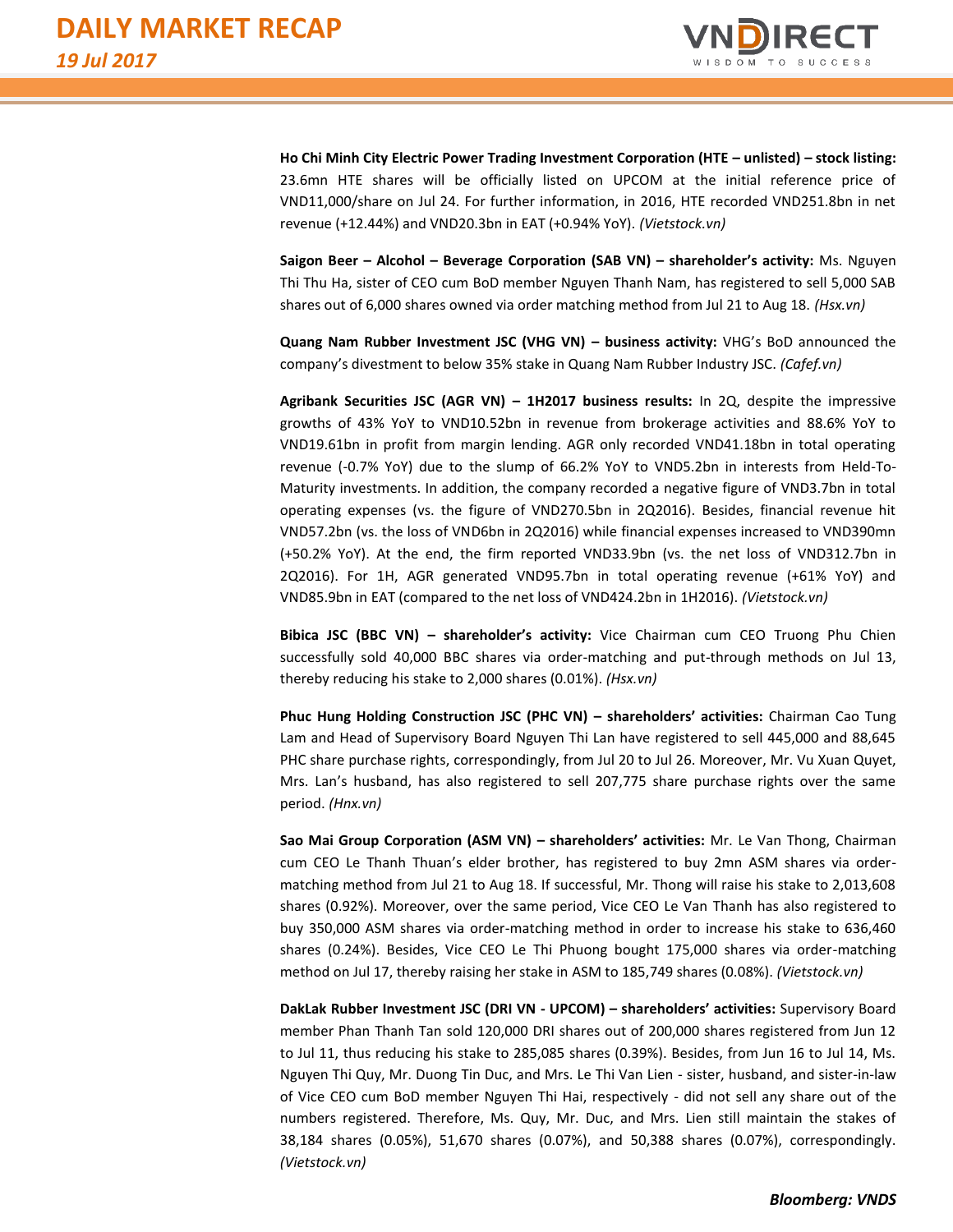

**Bien Hoa Building Materials Production and Construction JSC (VLB VN - UPCOM) – shareholder's activity:** Tuan Loc Construction and Investment JSC, which relates to BoD member Tran Thi Thuy Lan, has registered to buy 6mn VLB shares via order-matching and put-through methods from Jul 20 to Aug 18. Currently, the organization holds 4.5mn shares (10.01%). *(Vietstock.vn)*

**Nam Tan Uyen JSC (NTC VN – UPCOM) – 1H2017 business result:** According to 2Q2017 financial report, NTC achieved VND42.2bn in net revenue (+20% YoY) and VND31bn in gross profit (+85.9% YoY) thanks to a slump of 39.9% YoY to VND11.1bn in COGS. Moreover, thanks to the surge of 157.2% YoY to VND43.24bn in financial revenue, the company posted VND55.7bn in EAT (+201.7% YoY). For 1H2017, NTC earned VND73bn in net revenue (+16.45% YoY) and VND74.7bn in EAT (+129.3% YoY). EPS was record at VND4,668 (vs. VND2,033 in 1H2016's). *(Ndh.vn)*

**National Seed JSC (NSC VN) – dividend payment:** NSC's BoD approved to pay the second 2016 cash dividend of VND1,500/share. The payment will be made in 3Q2017. Further details will be announced later. *(Cafef.vn)*

**Tan Cang Logistics and Stevedoring JSC (TCL VN) - key personnel changes:** Mr. Do Thanh Truong has been rotated from TCL's Vice CEO position to CEO position in Tan Cang - Central Vietnam JSC, knowing that his post will be filled by Mr. Dang Thanh Son. *(Hsx.vn)*

**Tran Anh Digital World JSC (TAG VN) – 1QFY2017 business results (from Apr 01 to Jun 30, 2017):** According to 1QFY2017 financial report, TAG recorded VND1.049trl in net revenue (-4% YoY) and VND135.7bn in gross profit (+12% YoY) due to a decrease of 6% YoY in COGS. Notably, financial and selling expenses markedly increased to VND7.3bn (+155.9% YoY) and VND166.2bn (+20.6% YoY), correspondingly, while admin expenses decreased slightly to VND10bn (-4.2% YoY). Thus, the company posted only VND2.6bn in EAT (-72.7% YoY and completing 6.8% of the annual target). *(Ndh.vn)*

**Licogi 16 JSC (LCG VN) - business activity:** On Jul 19, LCG announced that it has signed the construction contract of several packages belonging to the Bac Giang - Lang Son expressway project with total value of VND1.946trl. *(Hsx.vn)*

**Dry Cell and Storage Battery JSC (PAC VN) – shareholder's activity:** CEO Tran Thanh Van has registered to sell 40,000 PAC shares via order-matching method from Jul 21 to Aug 18. If successful, he will decrease his ownership from 58,835 shares to 18,835 shares. Previously, Mr. Van sold 28,470 shares out of 85,000 shares registered from Jun 15 to Jul 13. *(Cafef.vn)*

**The Southern Rubber Industry JSC (CSM VN) - shareholder's activity:** BoD member Pham Van Tho has registered to sell 10,000 CSM shares out of 15,000 shares owned from Jul 06 to Aug 04. *(Hsx.vn)*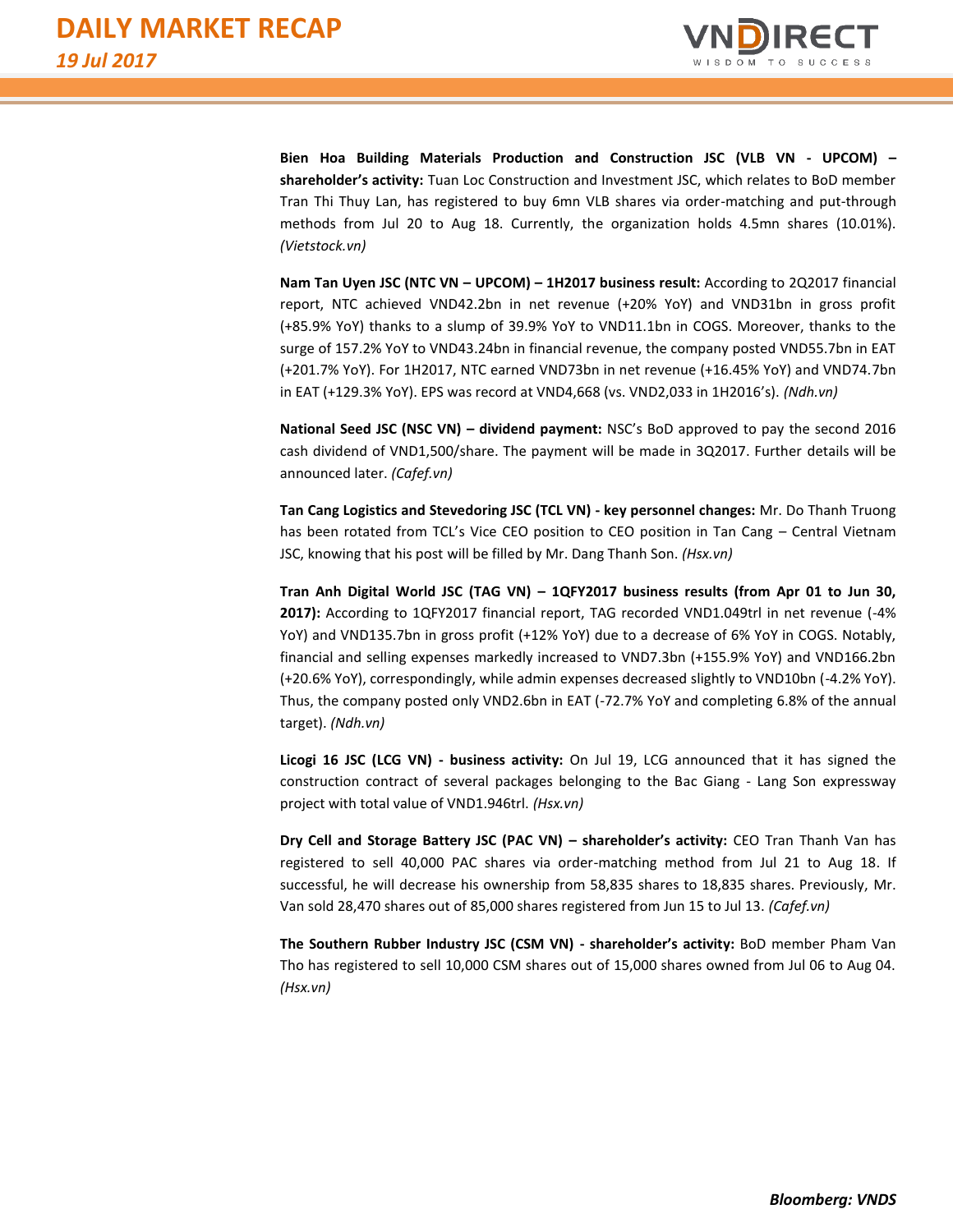

#### **MARKET MOVEMENTS**

| <b>HOSE</b>        |              |       |      |         |              |                    |              |       | <b>HNX</b> |          |            |
|--------------------|--------------|-------|------|---------|--------------|--------------------|--------------|-------|------------|----------|------------|
| <b>Top gainers</b> |              |       |      |         | <b>VND</b>   | <b>Top gainers</b> |              |       |            |          | <b>VND</b> |
| <b>Ticker</b>      | Last         | Chg   | %chg | Vol.    | <b>Index</b> | <b>Ticker</b>      | Last         | Chg   | %chg       | Vol.     | Index      |
|                    | <b>Price</b> |       |      |         | impact       |                    | <b>Price</b> |       |            |          | impact     |
| <b>STT</b>         | 10,700       | 700   | 7.0  | 100     | 0.002        | <b>KHB</b>         | 2,200        | 200   | 10.0       | 476,490  | 0.000      |
| HAI                | 8,880        | 580   | 7.0  | 2.19MLN | 0.028        | <b>KLF</b>         | 3,300        | 300   | 10.0       | 15.74MLN | 0.000      |
| AMD                | 10,000       | 650   | 7.0  | 1.18MLN | 0.017        | <b>ATS</b>         | 22,200       | 2,000 | 9.9        | 1,000    | 0.000      |
| <b>TMP</b>         | 35,600       | 2,300 | 6.9  | 60      | 0.066        | DC <sub>2</sub>    | 8.900        | 800   | 9.9        | 4,400    | 0.000      |
| <b>DCL</b>         | 21.750       | 1,400 | 6.9  | 882.890 | 0.032        | <b>INC</b>         | 12,300       | 1,100 | 9.8        | 100      | 0.000      |

| <b>Top losers</b> |              |          |        |         | <b>VND</b>   |
|-------------------|--------------|----------|--------|---------|--------------|
| <b>Ticker</b>     | Last         | Chg      | %chg   | Vol.    | <b>Index</b> |
|                   | <b>Price</b> |          |        |         | impact       |
| PIT               | 6,510        | -490     | $-7.0$ | 260     | $-0.003$     |
| VFG               | 58,600       | $-4.400$ | $-7.0$ | 135,090 | $-0.043$     |
| TV1               | 18,000       | $-1,350$ | $-7.0$ | 10,290  | $-0.015$     |
| <b>HAX</b>        | 41,400       | $-3,100$ | $-7.0$ | 50,070  | $-0.030$     |
| <b>HOT</b>        | 29,400       | $-2,200$ | $-7.0$ | 40      | $-0.007$     |

| <b>Top index movers</b> |              |       |      |         |        |  |  |  |  |  |  |
|-------------------------|--------------|-------|------|---------|--------|--|--|--|--|--|--|
| <b>Ticker</b>           | Last         | Chg   | %chg | Vol.    | Index  |  |  |  |  |  |  |
|                         | <b>Price</b> |       |      |         | impact |  |  |  |  |  |  |
| <b>SAB</b>              | 232,100      | 6,100 | 2.7  | 171,600 | 1.605  |  |  |  |  |  |  |
| GAS                     | 62,700       | 2,000 | 3.3  | 687,010 | 1.570  |  |  |  |  |  |  |
| <b>VNM</b>              | 153,000      | 1,000 | 0.7  | 375,820 | 0.595  |  |  |  |  |  |  |
| <b>BHN</b>              | 93,900       | 5,600 | 6.3  | 65,740  | 0.533  |  |  |  |  |  |  |
| <b>CTG</b>              | 18,900       | 300   | 1.6  | 1.65MLN | 0.458  |  |  |  |  |  |  |

|               | <b>Top index laggers</b><br><b>VND</b> |          |        |         |              |  |  |  |  |  |  |  |  |
|---------------|----------------------------------------|----------|--------|---------|--------------|--|--|--|--|--|--|--|--|
| <b>Ticker</b> | Last<br><b>Price</b>                   | Chg      | %chg   | Vol.    | <b>Index</b> |  |  |  |  |  |  |  |  |
|               |                                        |          |        |         | impact       |  |  |  |  |  |  |  |  |
| <b>FIB</b>    | 11,200                                 | -800     | $-6.7$ | 618,770 | $-0.406$     |  |  |  |  |  |  |  |  |
| <b>VIC</b>    | 42,000                                 | $-300$   | $-0.7$ | 300,130 | $-0.325$     |  |  |  |  |  |  |  |  |
| CII           | 34.800                                 | $-2,600$ | $-7.0$ | 4.58MLN | $-0.298$     |  |  |  |  |  |  |  |  |
| <b>BVH</b>    | 57,300                                 | $-800$   | $-1.4$ | 820,160 | $-0.223$     |  |  |  |  |  |  |  |  |
| VCB           | 37,600                                 | $-150$   | $-0.4$ | 1.17MLN | $-0.221$     |  |  |  |  |  |  |  |  |

|                    |              |       | поэе |         |            |                    |              |       | пічл |          |            |
|--------------------|--------------|-------|------|---------|------------|--------------------|--------------|-------|------|----------|------------|
| <b>Top gainers</b> |              |       |      |         | <b>VND</b> | <b>Top gainers</b> |              |       |      |          | <b>VND</b> |
| Ticker             | Last         | Chg   | %chg | Vol.    | Index      | Ticker             | Last         | Chg   | %chg | Vol.     | Index      |
|                    | <b>Price</b> |       |      |         | impact     |                    | <b>Price</b> |       |      |          | impact     |
| <b>STT</b>         | 10,700       | 700   | 7.0  | 100     | 0.002      | <b>KHB</b>         | 2,200        | 200   | 10.0 | 476.490  | 0.000      |
| HAI                | 8,880        | 580   | 7.0  | 2.19MLN | 0.028      | <b>KLF</b>         | 3,300        | 300   | 10.0 | 15.74MLN | 0.000      |
| AMD                | 10,000       | 650   | 7.0  | 1.18MLN | 0.017      | <b>ATS</b>         | 22,200       | 2,000 | 9.9  | 1,000    | 0.000      |
| TMP                | 35,600       | 2,300 | 6.9  | 60      | 0.066      | DC <sub>2</sub>    | 8,900        | 800   | 9.9  | 4.400    | 0.000      |
| DCL                | 21.750       | 1.400 | 6.9  | 882.890 | 0.032      | INC                | 12.300       | 1.100 | 9.8  | 100      | 0.000      |

| <b>Top losers</b> |                      |          |        |         | <b>VND</b>      | <b>Top losers</b> |                      |          |        |         | <b>VND</b>      |
|-------------------|----------------------|----------|--------|---------|-----------------|-------------------|----------------------|----------|--------|---------|-----------------|
| Ticker            | Last<br><b>Price</b> | Chg      | %chg   | Vol.    | Index<br>impact | <b>Ticker</b>     | Last<br><b>Price</b> | Chg      | %chg   | Vol.    | Index<br>impact |
| PIT               | 6,510                | $-490$   | $-7.0$ | 260     | $-0.003$        | NDF               | 11.800               | $-1.300$ | $-9.9$ | 142,100 | 0.000           |
| VFG               | 58,600               | $-4.400$ | $-7.0$ | 135,090 | $-0.043$        | <b>NHC</b>        | 29.700               | $-3,200$ | $-9.7$ | 400     | 0.000           |
| TV1               | 18,000               | $-1,350$ | $-7.0$ | 10,290  | $-0.015$        | <b>PCG</b>        | 7.500                | $-800$   | $-9.6$ | 160     | 0.000           |
| <b>HAX</b>        | 41,400               | $-3.100$ | $-7.0$ | 50,070  | $-0.030$        | <b>PCE</b>        | 11,300               | $-1,200$ | $-9.6$ | 100     | 0.000           |
| нот               | 29,400               | $-2.200$ | $-7.0$ | 40      | $-0.007$        | <b>CTT</b>        | 7.600                | $-800$   | $-9.5$ | 100     | 0.000           |

|            | <b>Top index movers</b> |       |      |         | <b>VND</b>   |            | <b>Top index movers</b> |       |      |          | <b>VND</b> |
|------------|-------------------------|-------|------|---------|--------------|------------|-------------------------|-------|------|----------|------------|
| Ticker     | Last                    | Chg   | %chg | Vol.    | <b>Index</b> | Ticker     | Last                    | Chg   | %chg | Vol.     | Index      |
|            | <b>Price</b>            |       |      |         | impact       |            | <b>Price</b>            |       |      |          | impact     |
| SAB        | 232.100                 | 6.100 | 2.7  | 171.600 | 1.605        | <b>VCS</b> | 152.800                 | 7.800 | 5.4  | 368,965  | 0.210      |
| GAS        | 62.700                  | 2.000 | 3.3  | 687.010 | 1.570        | <b>SHB</b> | 8.000                   | 100   | 1.3  | 6.68MLN  | 0.097      |
| VNM        | 153.000                 | 1,000 | 0.7  | 375,820 | 0.595        | <b>NVB</b> | 7,500                   | 200   | 2.7  | 99.003   | 0.064      |
| <b>BHN</b> | 93,900                  | 5,600 | 6.3  | 65.740  | 0.533        | <b>KLF</b> | 3,300                   | 300   | 10.0 | 15.74MLN | 0.053      |
| <b>CTG</b> | 18,900                  | 300   | 1.6  | 1.65MLN | 0.458        | VND        | 21,300                  | 300   | 1.4  | 739,415  | 0.029      |

|            | <b>Top index laggers</b> |          |        |         | <b>VND</b>             |               | Top index laggers    |          |        |         | <b>VND</b>      |
|------------|--------------------------|----------|--------|---------|------------------------|---------------|----------------------|----------|--------|---------|-----------------|
| Ticker     | Last<br><b>Price</b>     | Chg      | %chg   | Vol.    | <b>Index</b><br>impact | <b>Ticker</b> | Last<br><b>Price</b> | Chg      | %chg   | Vol.    | Index<br>impact |
| <b>EIB</b> | 11.200                   | $-800$   | $-6.7$ | 618.770 | $-0.406$               | CEO           | 10.900               | $-100$   | $-9.2$ | 1.15MLN | $-0.114$        |
| VIC        | 42,000                   | $-300$   | $-0.7$ | 300.130 | $-0.325$               | API           | 29.000               | $-2.400$ | -7.6   | 14,830  | $-0.049$        |
| CII        | 34,800                   | $-2.600$ | $-7.0$ | 4.58MLN | $-0.298$               | OCH           | 6.200                | $-600$   | $-8.8$ | 200     | $-0.047$        |
| <b>BVH</b> | 57,300                   | $-800$   | $-1.4$ | 820,160 | $-0.223$               | PTI           | 23.200               | $-1,800$ | $-7.2$ | 564     | $-0.041$        |
| VCB        | 37,600                   | $-150$   | $-0.4$ | 1.17MLN | $-0.221$               | <b>SLS</b>    | 167,000              | $-7,000$ | $-4.0$ | 42,620  | $-0.038$        |

| <b>Top active volume</b> |                      |        |      |          | <b>VND</b>             |               | <b>Top active volume</b> |     |      |          | <b>VND</b>      |
|--------------------------|----------------------|--------|------|----------|------------------------|---------------|--------------------------|-----|------|----------|-----------------|
| <b>Ticker</b>            | Last<br><b>Price</b> | Chg    | %chg | Vol.     | <b>Index</b><br>impact | <b>Ticker</b> | Last<br><b>Price</b>     | Chg | %chg | Vol.     | Index<br>impact |
| <b>FLC</b>               | 7.700                | 430    | 5.9  | 30.93MLN | 0.113                  | <b>KLF</b>    | 3,300                    | 300 | 10.0 | 15.74MLN | 0.000           |
| OGC                      | 2,500                | $-180$ | -6.7 | 19.47MLN | $-0.022$               | <b>SHB</b>    | 8,000                    | 100 | 1.3  | 6.68MLN  | 0.000           |
| <b>FIT</b>               | 8.000                | 350    | 4.6  | 8.15MLN  | 0.037                  | <b>PVX</b>    | 2,500                    | 0   | 0.0  | 4.28MLN  | 0.000           |
| HQC                      | 3,320                | 30     | 0.9  | 8.09MLN  | 0.006                  | <b>DCS</b>    | 2,800                    | 200 | 7.7  | 3.25MLN  | 0.000           |
| <b>HHS</b>               | 4,980                | 230    | 4.8  | 5.88MLN  | 0.026                  | VGS           | 10,300                   | 0   | 0.0  | 2.01MLN  | 0.000           |

*Source: Bloomberg*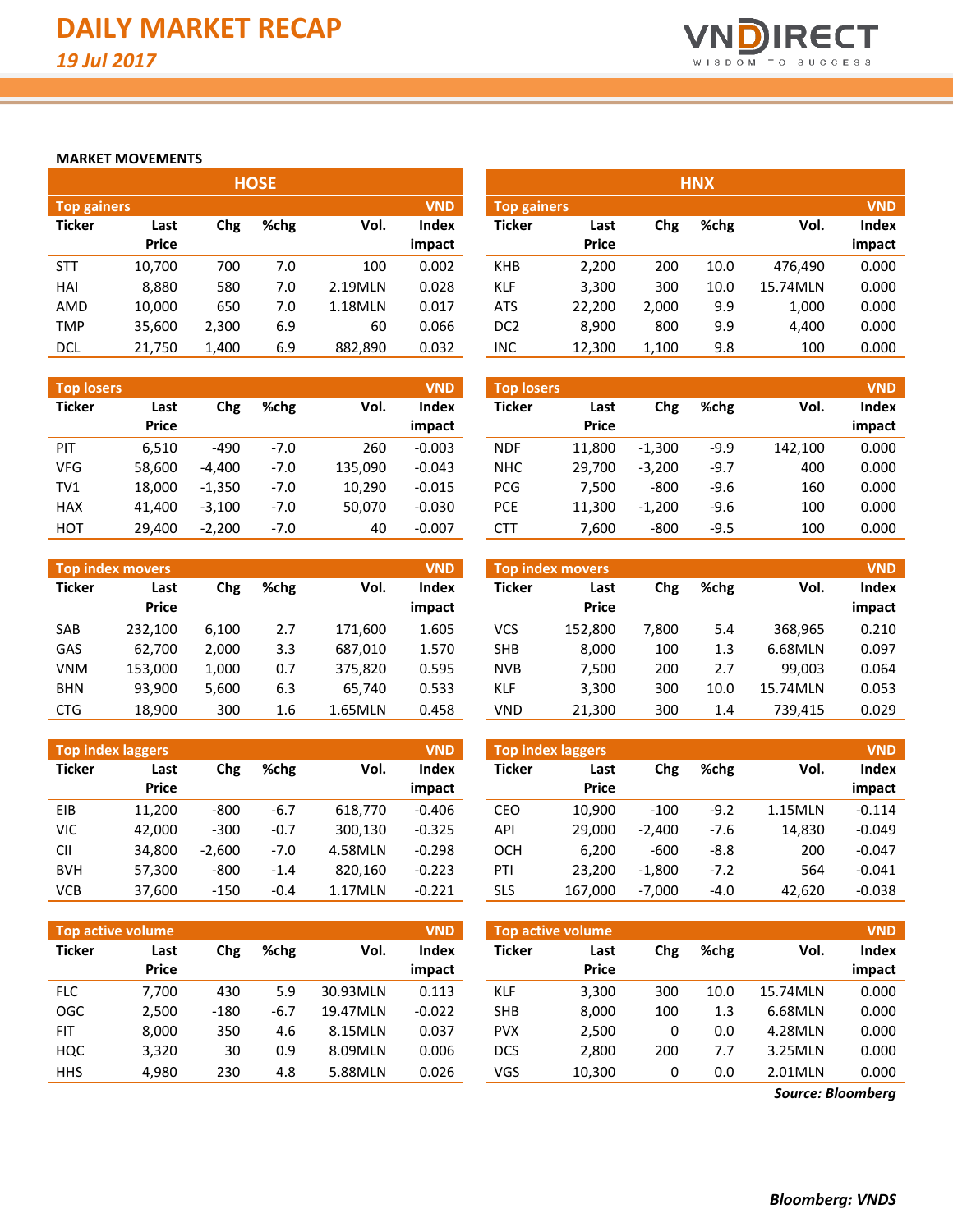

#### **FOREIGN ACTIVITIES**

| <b>Volume (Mn'shs)</b> | <b>HOSE</b> | d/d   | <b>HNX</b> | d/d      | Value (VND'bn)        | <b>HOSE</b> | d/d   | <b>HNX</b> | d/d                                                     |
|------------------------|-------------|-------|------------|----------|-----------------------|-------------|-------|------------|---------------------------------------------------------|
| <b>F.BUY</b>           | 28.1        | 10.9% | 0.8        | $-49.1%$ | <b>BUY</b>            | 923         | 7.5%  | 10         | -61.3%                                                  |
| % of market            | 11.9%       |       | 1.2%       |          | % of market           | 21.5%       |       | 1.8%       |                                                         |
| <b>F.SELL</b>          | 31.3        | 21.9% | 2.9        | 144.4%   | <b>SELL</b>           | 939         | 13.6% | 42         | 100.8%                                                  |
| % of market            | 13.3%       |       | 4.5%       |          | % of market           | 21.9%       |       | 7.4%       |                                                         |
| <b>NET BUY (SELL)</b>  | (3.2)       |       | (2.1)      |          | <b>NET BUY (SELL)</b> | (16)        |       | (32)       |                                                         |
|                        |             |       |            |          |                       |             |       |            | $\sim$ $\sim$ $\sim$ $\sim$ $\sim$ $\sim$ $\sim$ $\sim$ |

*Source: HSX, HNX*



#### **2017 ACCUMULATION**

| <b>Volume (Mn'shs)</b> |         | $HOSE \quad % of 2016$ |       | HNX % of 2016 | Value (VND'bn)        | <b>HOSE</b> | % of 2016 | <b>HNX</b> | % of 2016 |
|------------------------|---------|------------------------|-------|---------------|-----------------------|-------------|-----------|------------|-----------|
| <b>BUY</b>             | 1.525.0 | 61.9%                  | 159.6 | 40.4%         | <b>BUY</b>            | 63.944      | 70.1%     | 2.341      | 37.6%     |
| % of market            | 6.1%    |                        | 2.2%  |               | % of market           | 12.6%       |           | 3.0%       |           |
| <b>SELL</b>            | 1.555.3 | 58.2%                  | 168.9 | 51.5%         | <b>SELL</b>           | 54.788      | 55.4%     | 2.249      | 44.2%     |
| % of market            | 6.2%    |                        | 2.4%  |               | % of market           | 10.8%       |           | 2.9%       |           |
| <b>NET BUY (SELL)</b>  | (30.3)  |                        | (9.3) |               | <b>NET BUY (SELL)</b> | 9,156       |           | 92         |           |

*Source: HSX, HNX*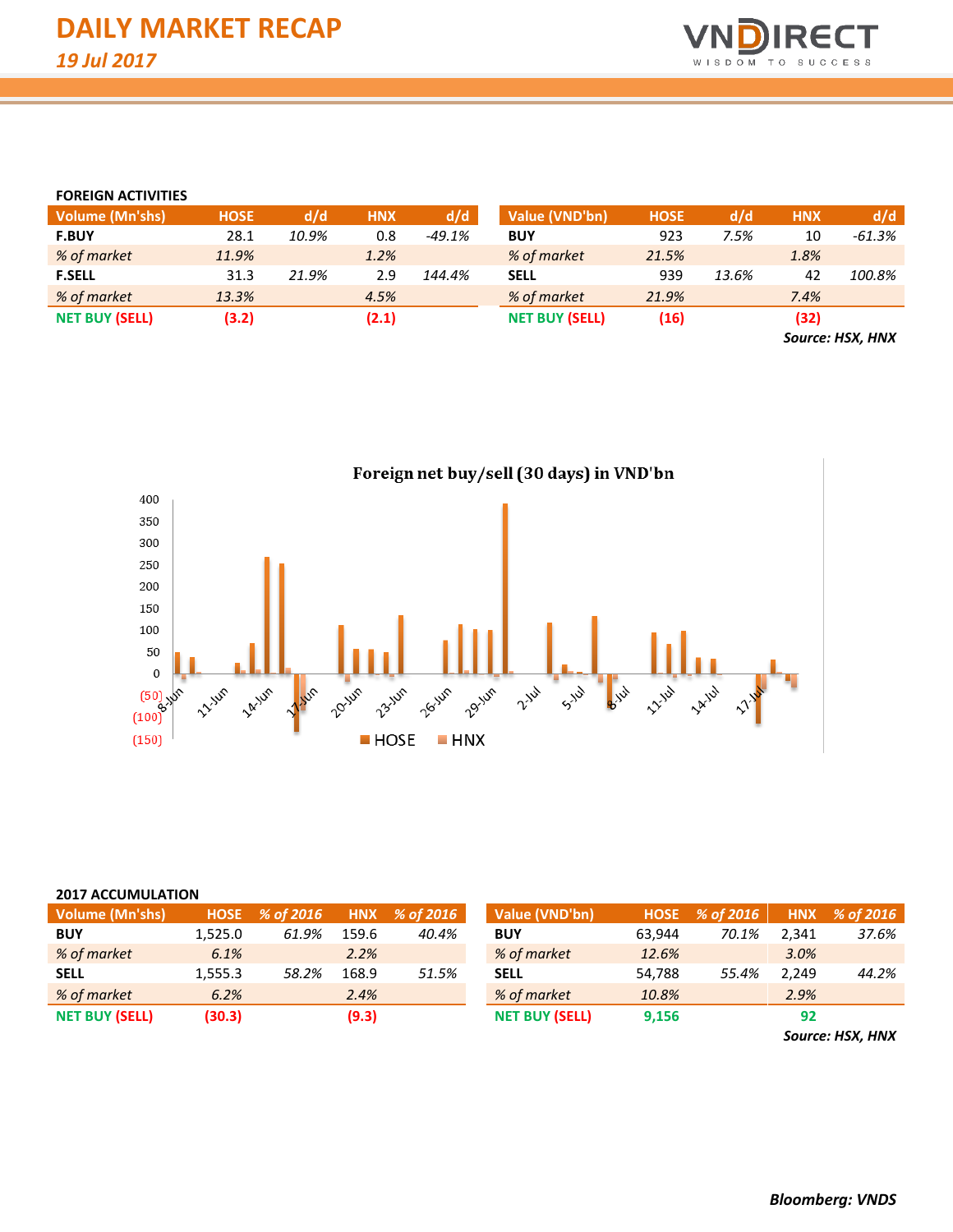

**impact**

#### **FOREIGN ACTIVITIES**

|               |                               | <b>HOSE</b> |         |       |                 | <b>HNX</b>    |                      |          |         |       |                 |  |  |
|---------------|-------------------------------|-------------|---------|-------|-----------------|---------------|----------------------|----------|---------|-------|-----------------|--|--|
|               | Top buy by foreigners (value) |             |         |       | <b>VND'bn</b>   |               | <b>VND'bn</b>        |          |         |       |                 |  |  |
| <b>Ticker</b> | Last<br><b>Price</b>          | Chg         | %chg    | Value | Index<br>impact | <b>Ticker</b> | Last<br><b>Price</b> | Chg      | %chg    | Value | Index<br>impact |  |  |
| <b>HPG</b>    | 31,800                        | $-250$      | $-0.78$ | 135.0 | $-0.130$        | <b>VGC</b>    | 18,400               | 300      | 1.66    | 2.6   | 0.000           |  |  |
| <b>VNM</b>    | 153,000                       | 1.000       | 0.66    | 114.2 | 0.595           | <b>DBC</b>    | 29,400               | 300      | 1.03    | 1.7   | 0.000           |  |  |
| <b>MSN</b>    | 41,000                        | 0           | 0.00    | 81.3  | 0.000           | <b>BVS</b>    | 20,400               | $-100$   | $-0.49$ | 1.6   | 0.000           |  |  |
| VIC           | 42,000                        | $-300$      | $-0.71$ | 72.9  | $-0.325$        | <b>VND</b>    | 21,300               | 300      | 1.43    | 0.8   | 0.000           |  |  |
| <b>NVL</b>    | 67.400                        | $-400$      | $-0.59$ | 47.5  | $-0.097$        | <b>INN</b>    | 57.000               | $-1.500$ | $-2.56$ | 0.5   | 0.000           |  |  |

|               | Top sell by foreigners (value) |        |         |              | VND'bn                 | Top sell by foreigners (value) |                      |      |         |              |                 |  |
|---------------|--------------------------------|--------|---------|--------------|------------------------|--------------------------------|----------------------|------|---------|--------------|-----------------|--|
| <b>Ticker</b> | Last<br><b>Price</b>           | Chg    | %chg    | <b>Value</b> | <b>Index</b><br>impact | <b>Ticker</b>                  | Last<br><b>Price</b> | Chg  | %chg    | <b>Value</b> | Index<br>impact |  |
| <b>HPG</b>    | 31.800                         | $-250$ | $-0.78$ | 117.0        | $-0.130$               | <b>PVS</b>                     | 16,500               |      | 0.00    | 21.9         | 0.000           |  |
| <b>VNM</b>    | 153.000                        | 1.000  | 0.66    | 90.3         | 0.595                  | <b>SHB</b>                     | 8,000                | 100  | 1.27    | 7.9          | 0.000           |  |
| <b>HSG</b>    | 29.400                         | $-650$ | $-2.16$ | 88.2         | $-0.093$               | <b>CVT</b>                     | 45,800               | -500 | $-1.08$ | 2.2          | 0.000           |  |
| <b>MSN</b>    | 41.000                         | 0      | 0.00    | 87.1         | 0.000                  | <b>DBC</b>                     | 29.400               | 300  | 1.03    | 2.1          | 0.000           |  |
| VIC           | 42.000                         | $-300$ | $-0.71$ | 77.6         | $-0.325$               | <b>ACB</b>                     | 25,100               |      | 0.00    | 1.8          | 0.000           |  |

| <b>INN</b>    | 57,000                         | $-1,500$ | $-2.56$ | 0.5   | 0.000         |
|---------------|--------------------------------|----------|---------|-------|---------------|
|               |                                |          |         |       |               |
|               | Top sell by foreigners (value) |          |         |       | <b>VND'bn</b> |
| <b>Ticker</b> | Last                           | Chg      | %chg    | Value | Index         |
|               | <b>Price</b>                   |          |         |       | impact        |
| <b>PVS</b>    | 16,500                         | 0        | 0.00    | 21.9  | 0.000         |
| <b>SHB</b>    | 8,000                          | 100      | 1.27    | 7.9   | 0.000         |
| <b>CVT</b>    | 45,800                         | $-500$   | $-1.08$ | 2.2   | 0.000         |
| <b>DBC</b>    | 29,400                         | 300      | 1.03    | 2.1   | 0.000         |
| ACR           | 25 100                         | O        | 0 OO    | 18    | n nnn         |

|               | Top net buy by foreigners (value) |          |         |       | <b>VND'bn</b>   | Top net buy by foreigners (value) |                      |        |         |       |                 |
|---------------|-----------------------------------|----------|---------|-------|-----------------|-----------------------------------|----------------------|--------|---------|-------|-----------------|
| <b>Ticker</b> | Last<br><b>Price</b>              | Chg      | %chg    | Value | Index<br>impact | <b>Ticker</b>                     | Last<br><b>Price</b> | Chg    | %chg    | Value | Index<br>impact |
| <b>VNM</b>    | 153.000                           | 1.000    | 0.66    | 23.9  | 0.595           | <b>VGC</b>                        | 18.400               | 300    | 1.66    | 2.0   | 0.000           |
| <b>PLX</b>    | 69.300                            | 400      | 0.58    | 21.9  | 0.212           | <b>VND</b>                        | 21,300               | 300    | 1.43    | 0.8   | 0.000           |
| <b>HPG</b>    | 31,800                            | $-250$   | $-0.78$ | 18.0  | $-0.130$        | <b>PVX</b>                        | 2,500                | 0      | 0.00    | 0.4   | 0.000           |
| GAS           | 62,700                            | 2.000    | 3.29    | 16.6  | 1.570           | <b>VSM</b>                        | 16,100               | $-100$ | $-0.62$ | 0.2   | 0.000           |
| <b>CII</b>    | 34,800                            | $-2,600$ | $-6.95$ | 13.6  | $-0.298$        | S99                               | 6,400                | 100    | 1.59    | 0.2   | 0.000           |

|                 | Top net sell by foreigners (value) |        |         |         | <b>VND'bn</b> | Top net sell by foreigners (value) | <b>VND'bn</b> |        |         |         |        |
|-----------------|------------------------------------|--------|---------|---------|---------------|------------------------------------|---------------|--------|---------|---------|--------|
| <b>Ticker</b>   | Last                               | Chg    | %chg    | Value   | <b>Index</b>  | <b>Ticker</b>                      | Last          | Chg    | %chg    | Value   | Index  |
|                 | <b>Price</b>                       |        |         |         | impact        |                                    | <b>Price</b>  |        |         |         | impact |
| <b>HSG</b>      | 29.400                             | -650   | $-2.16$ | $-77.5$ | $-0.093$      | <b>PVS</b>                         | 16,500        | 0      | 0.00    | $-21.9$ | 0.000  |
| <b>BVH</b>      | 57,300                             | -800   | $-1.38$ | $-21.3$ | $-0.223$      | <b>SHB</b>                         | 8,000         | 100    | 1.27    | $-7.9$  | 0.000  |
| SSI             | 25.200                             | -50    | $-0.20$ | $-18.5$ | $-0.010$      | <b>CVT</b>                         | 45.800        | $-500$ | $-1.08$ | $-2.2$  | 0.000  |
| <b>FIT</b>      | 8.000                              | 350    | 4.58    | $-16.2$ | 0.037         | ACB                                | 25.100        | 0      | 0.00    | $-1.8$  | 0.000  |
| NT <sub>2</sub> | 27,200                             | $-150$ | $-0.55$ | $-9.4$  | $-0.018$      | CEO                                | 10,900        | $-100$ | $-0.91$ | $-1.4$  | 0.000  |

*Source: Bloomberg, HOSE, HNX*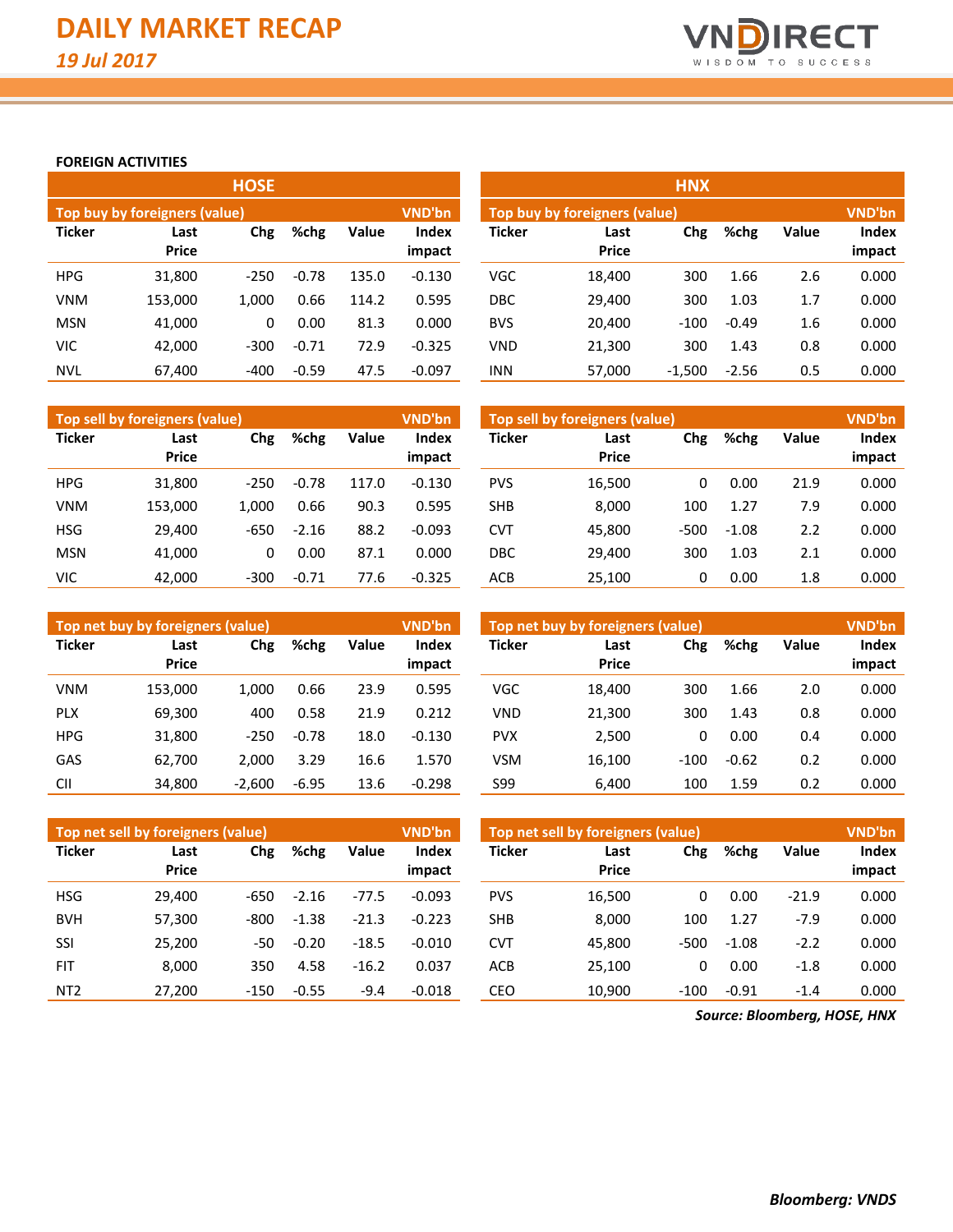

#### **TOP 70 MARKET CAPS SNAPSHOT ON HOSE**

| No.            | <b>Ticker</b>      | <b>Price</b> |         | Price change (%) |         | <b>Mkt. Cap</b> | Outs. Vol. | <b>Float ratio</b> | <b>Avail, FII</b> | Ave. daily vol. |             | <b>EPS</b>     |         | P/E              | P/B              | <b>ROE</b>     | <b>ROA</b>     |
|----------------|--------------------|--------------|---------|------------------|---------|-----------------|------------|--------------------|-------------------|-----------------|-------------|----------------|---------|------------------|------------------|----------------|----------------|
|                |                    | <b>VND</b>   | 1M      | 3M               | 6M      | <b>US\$mln</b>  | Mln'shs    | %                  | %                 | (30 days-shs)   | <b>T12M</b> | <b>Diluted</b> | 1Y Gr.  | $\boldsymbol{x}$ | $\boldsymbol{X}$ | %              | $\%$           |
| 1              | VNM VM             | 153,000      | $-0.9$  | 5.2              | 21.4    | 9,770           | 1,451      | 57.8               | 44.9              | 611,773         | 6,281       | 5,831          | 19.9    | 24.4             | 9.0              | 38.3           | 33.7           |
| $\overline{2}$ | <b>SAB VM</b>      | 232,100      | 15.5    | 15.2             | 3.7     | 6,549           | 641        | 10.4               | 39.1              | 37,938          | 7,265       | 6,442          | 37.3    | 31.9             | 11.9             | 35.2           | 22.9           |
| 3              | <b>VCB VM</b>      | 37,600       | $-5.3$  | 4.7              | $-1.1$  | 5,952           | 3,598      | 22.9               | 9.1               | 1,495,994       | 1,668       | 1,566          | 6.0     | 22.5             | 2.7              | 12.4           | 1.0            |
| $\overline{4}$ | <b>GAS VM</b>      | 62,700       | 7.7     | 14.0             | 9.2     | 5,278           | 1,913      | 4.2                | 45.9              | 706,879         | 4,119       | 3,548          | $-18.8$ | 15.2             | 2.9              | 19.1           | 13.1           |
| 5              | VIC VM             | 42,000       | $-2.6$  | 1.2              | 0.0     | 4,874           | 2,638      | 52.3               | 19.1              | 661,306         | 1,255       | 1,178          | 111.2   | 33.5             | 3.9              | 10.5           | 1.6            |
| 6              | <b>PLX VM</b>      | 69,300       | 8.6     | N/A              | N/A     | 3,533           | 1,159      | 100.0              | 11.7              | 958,553         | 4,115       | 4,254          | 43.0    | 16.8             | 3.8              | 26.3           | 8.5            |
| 7              | CTG VM             | 18,900       | $-8.7$  | 9.2              | 7.1     | 3,096           | 3,723      | 15.8               | 0.1               | 1,747,716       | 1,867       | 1,457          | 20.6    | 10.1             | 1.2              | 12.0           | 0.8            |
| 8              | <b>BID VM</b>      | 19,050       | $-4.8$  | 16.9             | 15.8    | 2,865           | 3,419      | 4.7                | 28.5              | 4,206,965       | 1,843       | 1,354          | $-5.1$  | 10.3             | 1.5              | 14.6           | 0.7            |
| 9              | <b>HPG VM</b>      | 31,800       | 4.3     | 9.7              | 22.9    | 2,122           | 1,517      | 58.9               | 10.3              | 5,046,720       | 5,565       | 4,470          | 82.3    | 5.7              | 2.0              | 40.9           | 24.1           |
| 10             | <b>MSN VM</b>      | 41,000       | $-6.0$  | $-10.5$          | $-0.8$  | 2,053           | 1,138      | 32.2               | 19.1              | 615,682         | 2,467       | 2,481          | 86.5    | 16.6             | 3.0              | 18.1           | 4.1            |
| 11             | <b>NVL VM</b>      | 67,400       | $-1.5$  | $-4.0$           | 16.0    | 1,847           | 623        | 29.5               | 36.5              | 1,153,376       | 3,396       | 3,059          | N/A     | 19.8             | 4.4              | 23.1           | 5.3            |
| 12             | <b>VJC VM</b>      | 128,400      | 1.2     | $-2.3$           | N/A     | 1,821           | 322        | 60.9               | 5.8               | 358,472         | 8,726       | 8,726          | $-24.9$ | 14.7             | 8.5              | 68.7           | 14.3           |
| 13             | <b>ROS VM</b>      | 87,500       | 6.6     | $-40.4$          | $-23.3$ | 1,821           | 473        | 27.2               | 42.8              | 2,513,079       | 1,033       | 1,033          | N/A     | 84.7             | 8.5              | 11.7           | 7.4            |
| 14             | <b>BVH VM</b>      | 57,300       | $-2.9$  | $-2.1$           | $-5.8$  | 1,715           | 680        | 29.1               | 24.4              | 387,387         | 1,641       | 1,651          | 10.9    | 34.9             | 2.9              | 8.5            | 1.6            |
| 15             | MBB VM             | 20,500       | $-1.2$  | 36.7             | 47.5    | 1,545           | 1,713      | 49.8               | 0.0               | 2,392,587       | 1,811       | 1,715          | $-6.3$  | 11.3             | 1.4              | 12.7           | 1.3            |
| 16             | <b>MWG VM</b>      | 102,100      | 7.4     | 22.3             | 29.7    | 1,382           | 308        | 71.1               | 0.0               | 330,390         | 5,709       | 4,974          | 40.3    | 17.9             | 7.1              | 47.1           | 15.6           |
| 17             | FPT VM             | 46,900       | 1.3     | 17.3             | 23.1    | 1,095           | 531        | 70.3               | 0.0               | 1,114,567       | 3,899       | 3,413          | 2.9     | 12.0             | 2.5              | 21.8           | 7.8            |
| 18             | <b>BHN VM</b>      | 93,900       | 18.0    | 7.9              | $-30.4$ | 958             | 232        | 100.0              | 31.6              | 11,821          | 3,236       | 3,236          | $-9.6$  | 29.0             | 3.8              | 13.8           | 8.0            |
| 19             | STB VM             | 12,050       | $-14.8$ | 3.9              | 25.7    | 956             | 1,804      | 94.6               | 15.2              | 4,706,001       | 233         | 49             | $-89.0$ | 51.6             | 0.9              | 1.8            | 0.1            |
| 20             | <b>CTD VM</b>      | 208,500      | $-3.9$  | 3.0              | 13.9    | 706             | 77         | 89.1               | 3.2               | 87,554          | 20,854      | 20,894         | 88.6    | 10.0             | 2.5              | 28.1           | 15.5           |
| 21             | DHG VM             | 119,000      | $-5.9$  | 33.2             | 64.1    | 685             | 131        | 31.8               | 0.6               | 335,316         | 4,808       | 4,662          | 22      | 25               | 5                | 22.1           | 20             |
| 22             | <b>EIB VM</b>      | 11,200       | $-8.9$  | 1.8              | 17.3    | 606             | 1,229      | 76                 | 0.6               | 612,617         | 343         | 251            | 661     | 33               | 1.0              | $\overline{3}$ | $\pmb{0}$      |
| 23             | SSI VM             | 25,200       | $-9.0$  | 13.3             | 25.1    | 543             | 490        | 57.0               | 46.0              | 4,010,535       | 2,133       | 1,698          | 2       | 12               | 1.5              | 14             | $\overline{7}$ |
| 24             | <b>GMD VM</b>      | 42,000       | $-5.0$  | 27.7             | 50.0    | 533             | 288        | 59.4               | 0.0               | 934,865         | 2,196       | 2,009          | $-4.2$  | 19.1             | 1.4              | 7.6            | 4.3            |
| 25             | <b>REE VM</b>      | 33,950       | $-4.6$  | 32.1             | 31.8    | 463             | 310        | 48.3               | 0.0               | 1,086,303       | 4,274       | 3,526          | 27.9    | 7.9              | 1.5              | 20.1           | 12.7           |
| 26             | <b>HSG VM</b>      | 29,400       | $-8.1$  | 5.2              | 9.0     | 453             | 350        | 50.2               | 19.3              | 3,079,683       | 5,445       | 4,200          | 120     | 5                | 2.2              | 43             | 12             |
| 27             | <b>SBT VM</b>      | 38,450       | 7.7     | 56.9             | 58.9    | 428             | 253        | 53.1               | 42.5              | 2,171,236       | 1,111       | 1,148          | 29.3    | 34.6             | 3.2              | 9.8            | 4.5            |
| 28             | <b>PNJ VM</b>      | 96,800       | 0.8     | 20.1             | 40.5    | 419             | 98         | 65.3               | 0.0               | 370,925         | 5,654       | 4,383          | 671.7   | 17.1             | 5.4              | 34.5           | 17.4           |
| 29             | <b>KDC VM</b>      | 46,000       | $-1.6$  | 15.0             | 23.7    | 416             | 206        | 49.8               | 38.8              | 791,092         | 5,672       | 5,714          | $-74.7$ | 8.1              | 1.6              | 20.8           | 15.6           |
| 30             | <b>DPM VM</b>      | 23,200       | 2.2     | $-6.1$           | $-1.7$  | 399             | 391        | 35.2               | 28.9              | 1,338,734       | 2,394       | 2,452          | $-25.6$ | 9.7              | 1.1              | 9.7            | 9.4            |
| 31             | CII VM             | 34,800       | $-7.9$  | $-3.9$           | 15.2    | 377             | 246        | 55.7               | 8.9               | 842,166         | 7,950       | 3,191          | 9.7     | 4.4              | 1.8              | 46.6           | 12.3           |
| 32             | <b>HAG VM</b>      | 9,080        | 0.3     | 12.5             | 82.7    | 370             | 927        | 61.3               | 31.0              | 5,261,044       | $-1,508$    | $-1,439$       | N/A     | N/A              | 0.5              | $-8.3$         | $-2.3$         |
| 33             | HT1 VM             | 21,000       | $-7.5$  | $-7.9$           | 4.0     | 353             | 382        | 20.0               | 41.9              | 841,629         | 2,062       | 2,121          | $-0.2$  | 10.2             | 1.5              | 16.0           | 6.7            |
| 34             | NT <sub>2</sub> VM | 27,200       | $-6.8$  | $-11.4$          | $-5.4$  | 345             | 288        | 27.9               | 28.1              | 478,894         | 3,508       | 3,701          | $-5.0$  | 7.8              | 1.5              | 20.3           | 8.6            |
| 35             | <b>HNG VM</b>      | 9,920        | $-3.2$  | $-7.3$           | 58.5    | 335             | 767        | 35.1               | 48.4              | 2,817,858       | $-1,413$    | $-1,298$       | N/A     | N/A              | 0.7              | $-9.8$         | $-3.3$         |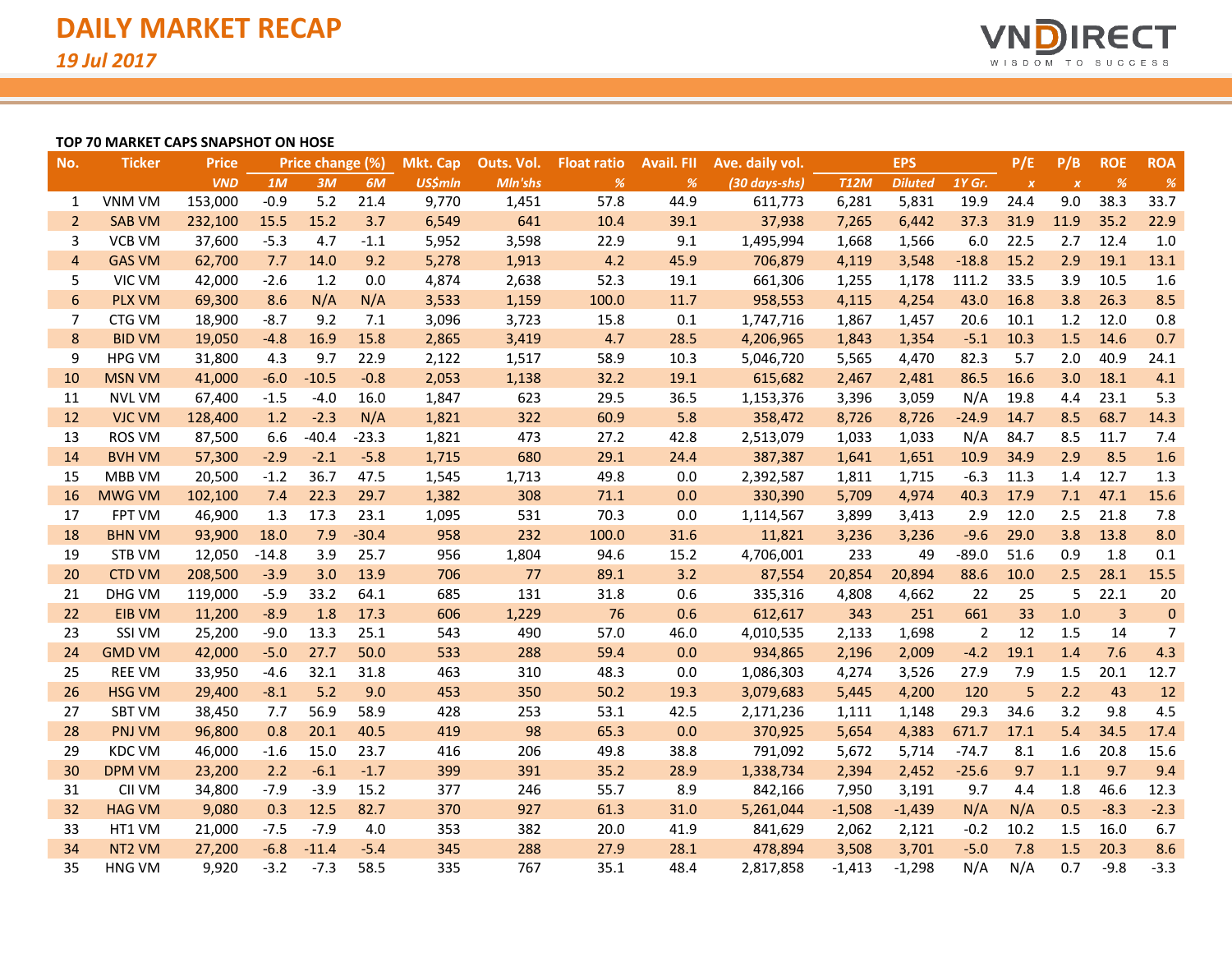

|     |               |              |         |                  |         |                 |            |                    |                   |                 |             |                |                |                  | (Continued)      |            |            |
|-----|---------------|--------------|---------|------------------|---------|-----------------|------------|--------------------|-------------------|-----------------|-------------|----------------|----------------|------------------|------------------|------------|------------|
| No. | <b>Ticker</b> | <b>Price</b> |         | Price change (%) |         | <b>Mkt. Cap</b> | Outs. Vol. | <b>Float ratio</b> | <b>Avail. FII</b> | Ave. daily vol. |             | <b>EPS</b>     |                | P/E              | P/B              | <b>ROE</b> | <b>ROA</b> |
|     |               | <b>VND</b>   | 1M      | 3M               | 6M      | <b>US\$mln</b>  | Mln'shs    | $\%$               | %                 | (30 days-shs)   | <b>T12M</b> | <b>Diluted</b> | 1Y Gr.         | $\boldsymbol{X}$ | $\boldsymbol{X}$ | %          | %          |
| 36  | <b>HBC VM</b> | 57,800       | 21.9    | 48.3             | 147.7   | 328             | 129        | 71.9               | 18.4              | 1,750,604       | 5,326       | 3,960          | 539.6          | 10.9             | 4.3              | 47.6       | 6.4        |
| 37  | DCM VM        | 13,600       | 4.6     | 23.1             | 44.8    | 317             | 529        | 24.3               | 47.9              | 3,596,319       | 1,387       | 1,011          | N/A            | 9.8              | 1.2              | 11.8       | 5.9        |
| 38  | <b>BHS VM</b> | 24,100       | 11.6    | 84.0             | 128.5   | 316             | 298        | 77.8               | 42.1              | 3,969,088       | 1,464       | 1,546          | 30.6           | 16.5             | 1.3              | 10.7       | 4.7        |
| 39  | <b>KBC VM</b> | 15,200       | $-8.2$  | 1.0              | 12.6    | 314             | 470        | 72.6               | 14.7              | 2,952,974       | 1,361       | 1,186          | $-11.6$        | 11.2             | 0.9              | 8.4        | 4.5        |
| 40  | <b>KDH VM</b> | 28,200       | 0.7     | 10.2             | 43.1    | 290             | 234        | 49.1               | 2.5               | 126,137         | 1,658       | 1,587          | 55.3           | 17.0             | 1.9              | 11.3       | 4.9        |
| 41  | <b>BMP VM</b> | 80,600       | $-22.1$ | $-25.4$          | $-21.7$ | 290             | 82         | 61.8               | 2.0               | 175,732         | 6,465       | 7,664          | 20.9           | 12.5             | 2.8              | 23.1       | 20.7       |
| 42  | <b>PPC VM</b> | 20,550       | 2.8     | 21.6             | 20.9    | 288             | 318        | 15.0               | 33.3              | 259,892         | 2,665       | 1,724          | $-2.2$         | 7.7              | 1.2              | 15.3       | 8.5        |
| 43  | TCH VM        | 17,500       | $-7.7$  | $-8.1$           | 11.8    | 279             | 363        | 52.5               | 48.8              | 1,340,546       | 1,379       | 1,379          | N/A            | 12.7             | 1.4              | 16.6       | 15.1       |
| 44  | QCG VM        | 22,300       | $-10.8$ | 230.4            | 535.3   | 270             | 275        | 31.9               | 48.9              | 707,444         | 166         | 163            | 87.6           | 134.1            | 1.6              | 1.2        | 0.5        |
| 45  | <b>VCI VM</b> | 57,700       | N/A     | N/A              | N/A     | 262             | 103        | 97.2               | 22.8              | N/A             | 3,854       | 3,854          | $-18.8$        | 15.0             | 5.0              | 31.9       | 12.1       |
| 46  | <b>PDR VM</b> | 26,300       | 1.9     | 19.1             | 120.8   | 257             | 222        | 38.3               | 48.3              | 761,639         | 1,121       | 1,033          | 28.1           | 23.5             | 2.4              | 10.5       | 3.0        |
| 47  | TRA VM        | 135,800      | 11.3    | 41.0             | 43.6    | 248             | 41         | 58.1               | 1.8               | 25,108          | 4,867       | 5,081          | 29.0           | 27.9             | 6.1              | 22.9       | 14.6       |
| 48  | <b>VCF VM</b> | 208,000      | 24.6    | 22.4             | 16.2    | 243             | 27         | 30.7               | 19.3              | 538             | 12,978      | 14,450         | 30.0           | 16.0             | 2.6              | 17.8       | 13.5       |
| 49  | <b>HCM VM</b> | 41,100       | $-6.4$  | 31.9             | 47.0    | 234             | 130        | 39.5               | 47.2              | 655,921         | 2,624       | 2,395          | 49.9           | 15.7             | 2.1              | 13.8       | 9.8        |
| 50  | <b>TLG VM</b> | 104,600      | 4.6     | 28.4             | 36.4    | 229             | 50         | 25.6               | 21.0              | 2,800           | 4,352       | 4,242          | 24.9           | 24.0             | 5.4              | 23.8       | 18.8       |
| 51  | <b>VHC VM</b> | 55,000       | $-3.3$  | 1.3              | $-3.8$  | 223             | 92         | 25.5               | 61.1              | 61,097          | 6,096       | 5,922          | 80.9           | 9                | 2.0              | 24         | 12         |
| 52  | <b>PVD VM</b> | 13,250       | $-7.7$  | $-30.1$          | $-34.1$ | 223             | 383        | 48.1               | 27.9              | 2,276,279       | $-356.0$    | 224            | $-94.1$        | N/A              | 0.4              | $-1.0$     | $-0.5$     |
| 53  | FLC VM        | 7,700        | 7.7     | 2.8              | 55.2    | 216             | 638        | 86.2               | 38.5              | 9,550,984       | 1,818       | 1,795          | $-8.0$         | 4.2              | 0.6              | 14.6       | 7.1        |
| 54  | <b>PGD VM</b> | 52,900       | 1.9     | 21.6             | 32.3    | 209             | 90         | 49.5               | 45.7              | 54,847          | 1,769       | 2,313          | $-37.5$        | 30               | 3.4              | 12         | 6          |
| 55  | LGC VM        | 24,350       | 1.9     | 0.6              | 4.3     | 207             | 193        | N/A                | 4.0               | 580             | 1,608       | 1,698          | $-49.5$        | 15               | 2.0              | 13         | 4          |
| 56  | <b>DXG VM</b> | 16,400       | $-8.9$  | $-14.4$          | 48.9    | 206             | 286        | 76.6               | 22.3              | 4,316,209       | 2,603       | 2,555          | 29.6           | 6.3              | 1.4              | 26.5       | 13.4       |
| 57  | <b>BIC VM</b> | 39,500       | $-1.3$  | 1.4              | $-4.6$  | 204             | 117        | 99.7               | 1.4               | 10,899          | 1,129       | 1,083          | $-27.2$        | 35.0             | 2.3              | 6.3        | 2.9        |
| 58  | <b>DMC VM</b> | 132,000      | 7.3     | 45.5             | 95.8    | 202             | 35         | 46.3               | 37.4              | 18,797          | 5,597       | 4,856          | 44.3           | 24               | 4.9              | 21         | 17         |
| 59  | <b>NLG VM</b> | 28,300       | 7.3     | 7.7              | 37.1    | 196             | 157        | 56.2               | 5.7               | 562,147         | 2,139       | 1,954          | 70.0           | 13               | 1.7              | 14         | 6          |
| 60  | <b>PAN VM</b> | 36,500       | 4.9     | $-0.1$           | 4.9     | 189             | 118        | 59.8               | 54.2              | 5,116           | 1,533       | 2,164          | $-1.9$         | 24               | 1.8              | 8          | 5          |
| 61  | <b>ITA VM</b> | 4,560        | 31.4    | 39.4             | 16.9    | 188             | 938        | 69.3               | 38.3              | 6,824,736       | 49.0        | 43             | $-74$          | 93.1             | 0.4              | 0.5        | 0.3        |
| 62  | <b>GTN VM</b> | 16,800       | 0.6     | 9.8              | $-3.7$  | 185             | 250        | 18.2               | 50.4              | 841,389         | 141.6       | 104            | $-86.3$        | 118.6            | 1.5              | 1.4        | 1.0        |
| 63  | PVT VM        | 14,750       | 5.4     | 12.6             | 24.5    | 183             | 281        | 48.9               | 20.3              | 554,256         | 1,483       | 1,321          | 12.9           | 9.9              | 1.1              | 11.1       | 4.6        |
| 64  | <b>VSH VM</b> | 17,500       | 2.9     | 8.7              | 14.8    | 159             | 206        | 69.3               | 33.6              | 64,429          | 1,549       | 1,219          | $\overline{2}$ | 11.3             | 1.2              | 11.0       | 5.6        |
| 65  | DIG VM        | 15,150       | 5.9     | 68.1             | 92.5    | 159             | 238        | 87.1               | 22.0              | 1,238,447       | 141         | 228            | 459.2          | 107.5            | 1.3              | 1.2        | 0.6        |
| 66  | <b>CHP VM</b> | 28,450       | 9.4     | 25.9             | 33.9    | 158             | 126        | 20.0               | 45.5              | 88,927          | 2,983       | 1,950          | $-21.5$        | 9.5              | 2.0              | 23.9       | 12.3       |
| 67  | DRC VM        | 29,000       | $-13.9$ | $-3.3$           | $-4.3$  | 152             | 119        | 39.4               | 19.0              | 670,806         | 3,178       | 3,327          | $-8.2$         | 9.1              | 2.1              | 22.1       | 12.7       |
| 68  | PC1 VM        | 33,300       | $-2.1$  | 14.5             | 21.6    | 143             | 98         | 67.0               | 19.3              | 120,057         | 3,486       | 3,486          | $-50.6$        | 9.6              | 1.7              | 18.7       | 7.8        |
| 69  | <b>NKG VM</b> | 32,250       | 0.2     | 16.7             | 37.0    | 142             | 100        | 27.1               | 18.3              | 576,472         | 7,479       | 6,850          | 286.2          | 4.3              | 1.8              | 49.5       | 10.3       |
| 70  | <b>CAV VM</b> | 53,500       | $-9.2$  | $-11.1$          | $-6.1$  | 136             | 58         | 51.4               | 45.8              | 71,503          | 5,943       | 4,380          | 43.2           | 9.0              | 2.2              | 25.2       | 11.6       |

*Source: Bloomberg*